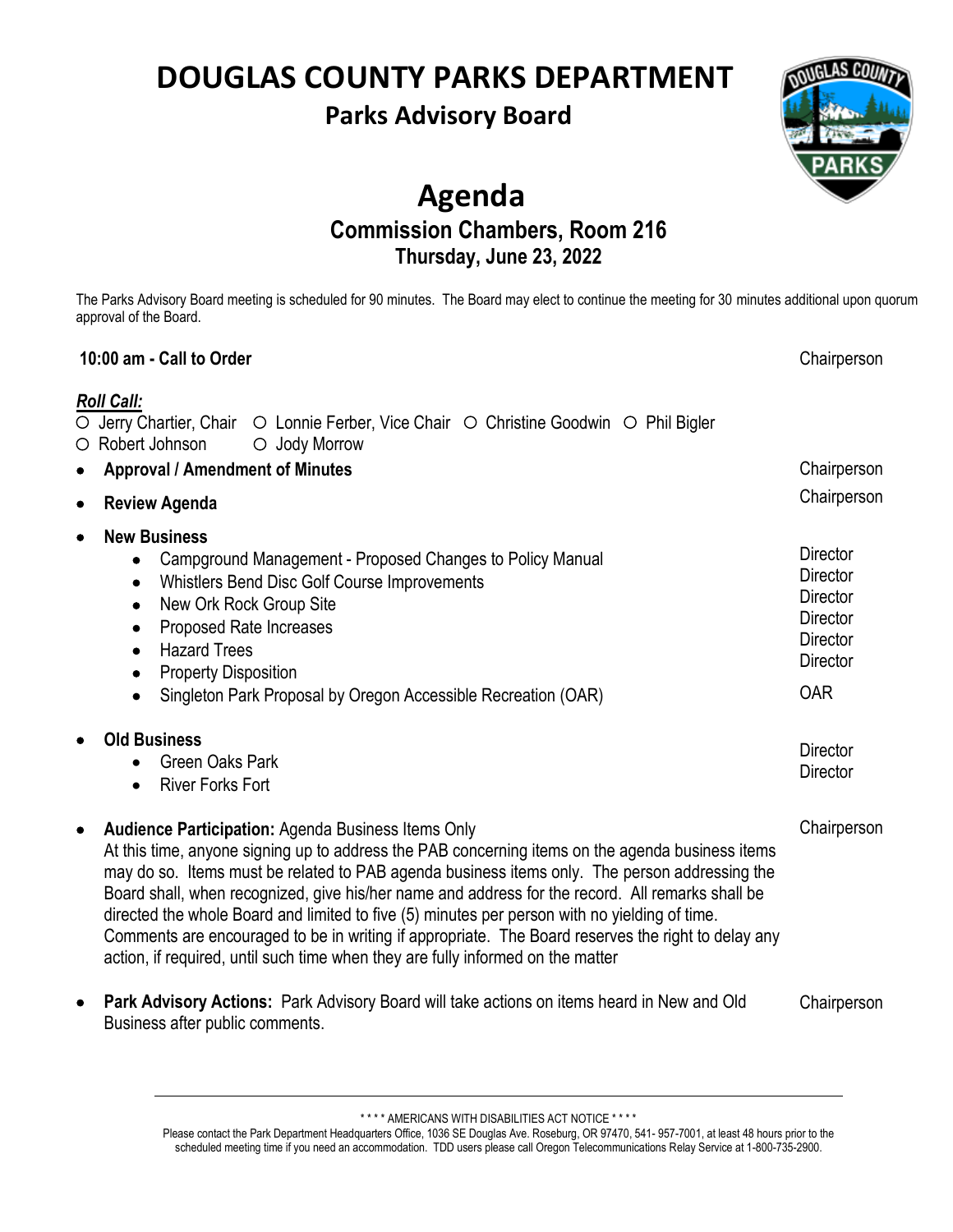### • **Directors Update**

- Umpqua Dunes Commercial Building
- Amacher Boat Ramp Parking Lot
- Stanton Pavilion
- New Hires
- **Audience Participation:** Non-Agenda Items Only At this time, anyone signing up to address the PAB concerning items of interest not included on the agenda may do so. Items must be related to PAB responsibilities and jurisdiction. The person addressing the Board shall, when recognized give his/her name and address for the record. All remarks shall be directed the whole Board and limited to five (5) minutes per person with no yielding of time. Comments are encouraged to be in writing if appropriate. **Chairperson**
- **Parks Advisory Board Comments** • **Good of the Order** • **Adjournment Chairperson Chairperson Chairperson**

\* \* \* \* AMERICANS WITH DISABILITIES ACT NOTICE \* \* \* \*

Please contact the Park Department Headquarters Office, 1036 SE Douglas Ave. Roseburg, OR 97470, 541- 957-7001, at least 48 hours prior to the scheduled meeting time if you need an accommodation. TDD users please call Oregon Telecommunications Relay Service at 1-800-735-2900.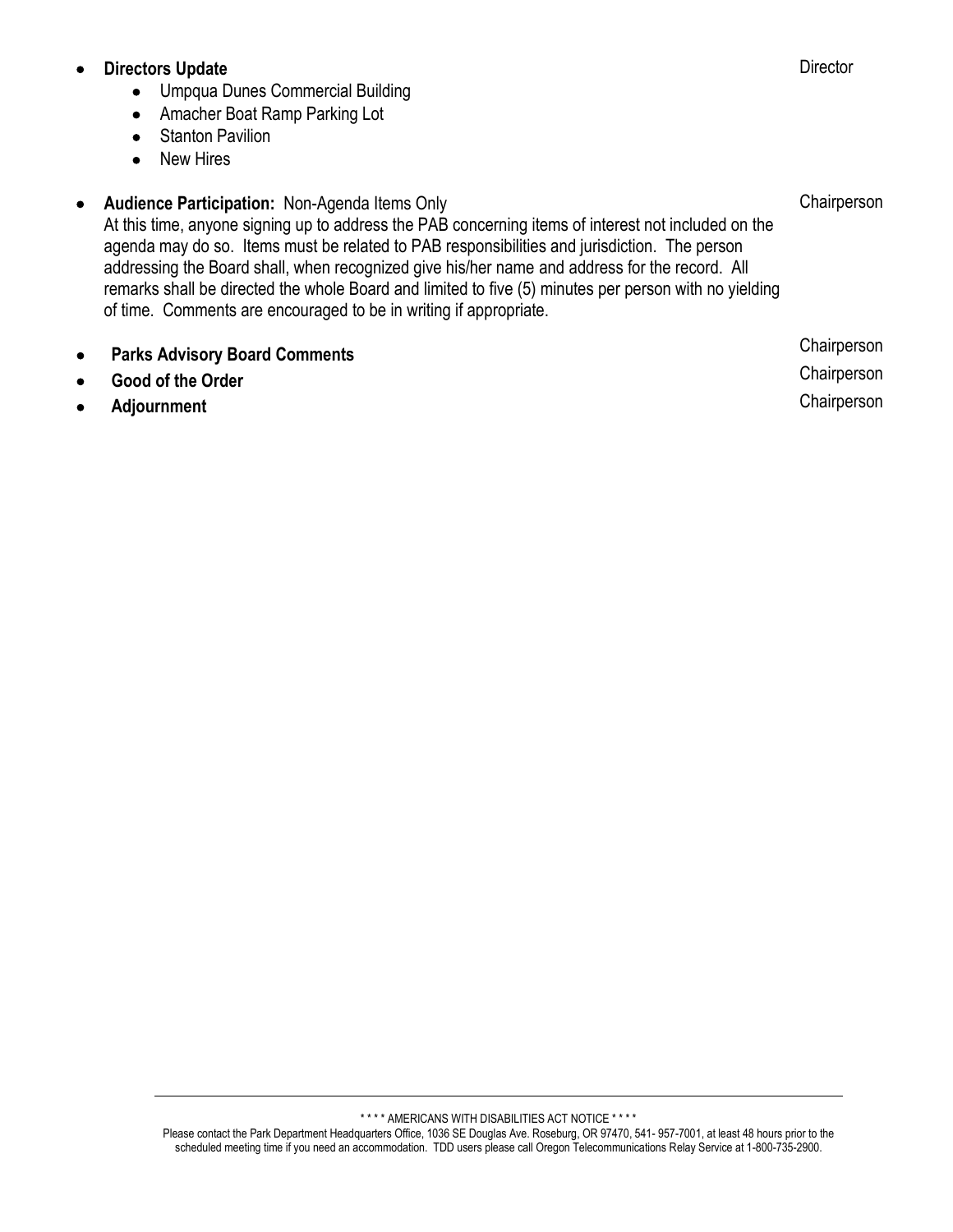### **DOUGLAS COUNTY PARKS ADVISORY BOARD Minutes of Meeting – March 31, 2022** 10:00 AM Room 216 – Douglas County Courthouse



#### **PRESENT:**

Jerry Chartier – Chair, Lonnie Ferber, Christine Goodwin, Jody Morrow, Phil Bigler, Robert Johnson, Mark Wall

#### **ABSENT:** None

**GUESTS:** Sandra Chmelik, Mitchell Chmelik, Norma Talburt

#### **CALL TO ORDER:**

Chair - Jerry Chartier called the meeting to order at 10:02 AM

#### **MINUTES:**

Minutes of February 17, 2022, were reviewed and approved.

#### **AGENDA REVIEW:**

Agenda reviewed and approved.

#### **NEW BUSINESS:**

- Budget Summary of proposed budget for FY23 presented to Park Advisory Board for review.
- Board asked if they have any objections to moving forward with a dog park at River Forks. Currently dogs are not allowed at River Forks, even on a leash, between May and September. Discussion held regarding the legalities and liability involved.
- River Forks Fort In disrepair. Dangerous as it stands. Would like to replace with a climbing tower. Board concerned about safety and being transparent when planning to move forward with these plans.
- Whistlers Bend Yurts 10-year-old yurts at Whistler's Bend are getting a face-lift. Overdue for renovation. Also adding two new yurts. Cost for new around \$10,000 each.
- Windy Cove Whale- Whale is falling apart and may need to be mothballed. PAB recommends being transparent with the public and if no push-back, replace with something else.

**Motion by Jody Morrow to approve FY23 Budget summary as presented. Phil Bigler seconded the motion. Motion passed unanimously.**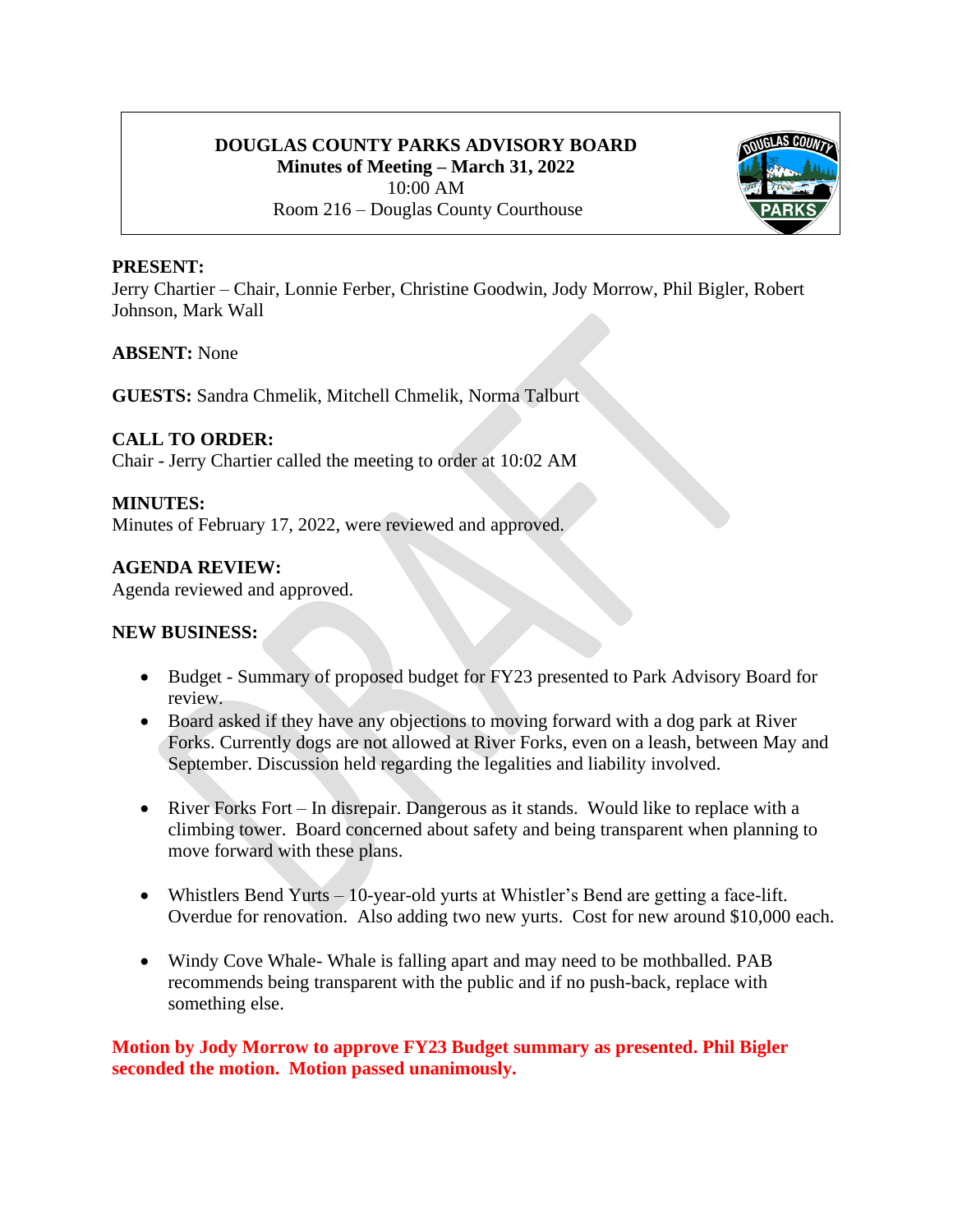**Motion by Jody Morrow to remove fort at River Forks due to safety issues. Motion amended to - Remove the fort at River Forks, after a public announcement has been posted for two weeks, with information regarding the removal and anticipated replacement plan. Phil Bigler seconded the motion. Motion passed unanimously**

### **OLD BUSINESS:**

- Hazard Tree Risk Management Program This document is in response to Board's request for criteria that drives identification of hazard trees. Reminded that if County identifies a hazard and fails to mitigate – we are liable.
- Board is appreciative of efforts. Job well done. Board recommends that if a tree is found to be dead or dying because of bugs that the tree be eliminated – even if it is in an area that the public does not frequent. Suggest that language that says "will not" be replaced with "may not" "or generally will not" be removed.

### **AUDIENCE PARTICIPATION:** Agenda Business Items Only

None

### **DIRECTOR'S UPDATE:**

**Projects:**

- Umpqua Dunes North Loop project was awarded to Morello Construction. Ordering will start in April, with ground-breaking in October.
- Amacher Boat Ramp should go out for bid in April. Still working with USACE to obtain permits.
- Retail building at Umpqua Dunes should be awarded and break ground on April 15<sup>th</sup>. Staffing - Operations Manager Josh Templeton is resigning as of April 8, 2022. A recruitment will be posted to address this vacancy immediately.

Surplus Property:

• Winding down on the number of items laying around the shop in Winchester. Pickett Park Grant has been applied for from OSMB. Stanton Park Grant has been applied for through the LGGP.

### **AUDIENCE PARTICIPATION:** Non-Agenda Items Only

**Sandra Chmelik**: Asking that Green Oaks Park be opened back up. They would like to be instrumental in assisting with building a 3-hole interpretative frisbee golf course on the South side, a dog park and more. They presented the following facts:

- Green has 8,000 residents but no public park and no sidewalks. Looking for safe place to exercise dogs and walk.
- Vandalism and drugs have been concerns. No evidence of this when observing recently.
- Suggesting a trial run. Fenced in area with dog park and walking path around perimeter then observe any vandalism, etc.
- Would like to open when school closes for summer
- Existing is cheaper than making a new one.
- Pacific Power may donate lighting or reduced costs. This will assist with inherent problems.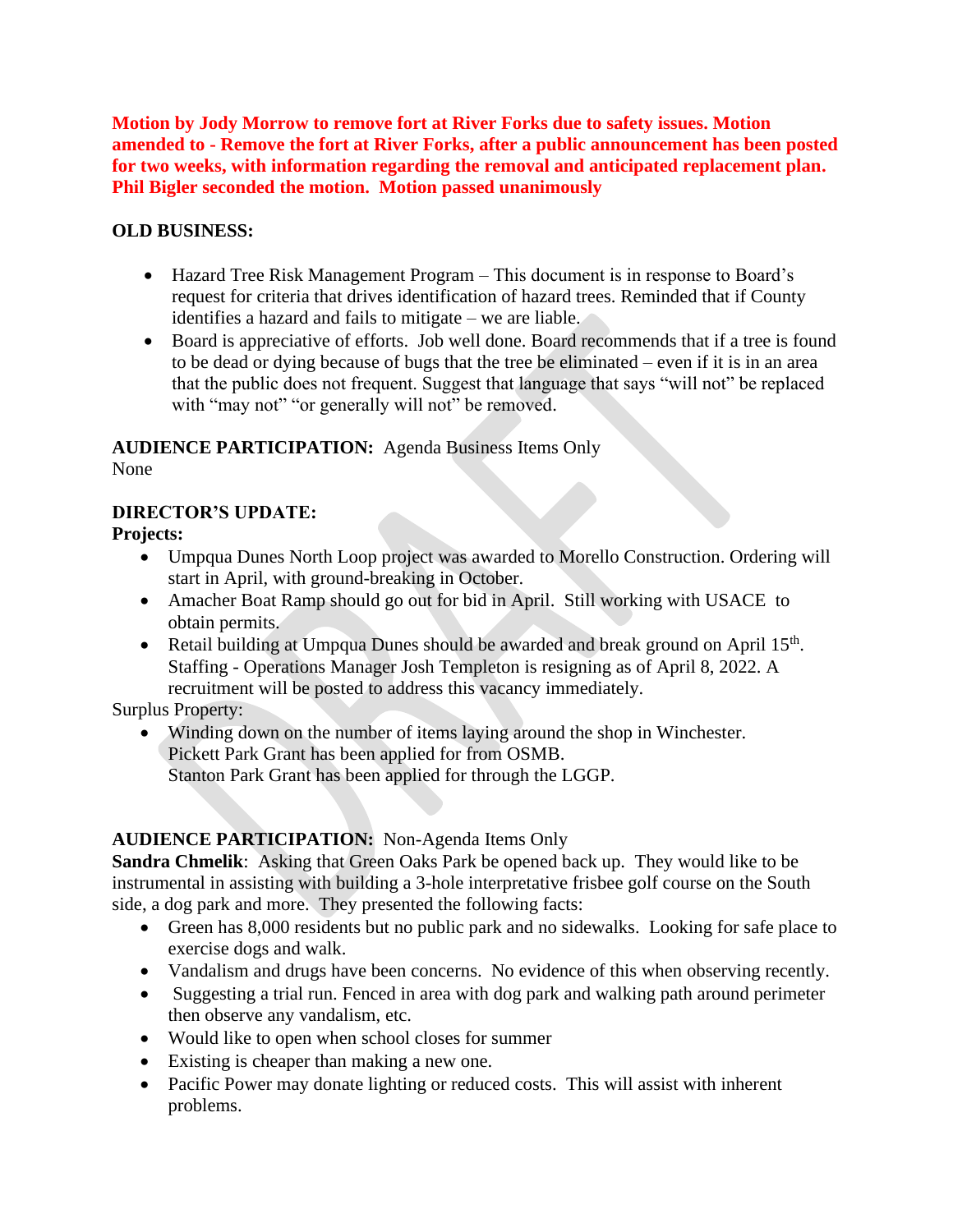- Ask that law enforcement utilize park between calls.
- If Community watch group finds litter in the park may reconsider opening.
- Green community is 14% of Douglas County. Would like a park.

**Mitchell Chmelik** also spoke and added the following:

- Need 440 feet of fence/6 foot high for dog park. \$2,500
- \$1,200 for frisbee baskets
- Dog Waste pick-ups
- Trash runs
- Estimating \$2,500 to \$3,000 to reopen parks
- Suggesting a porta-potty in lieu of opening restroom
- Initial mowing and tree limb removal to be done by Parks
- Community group will do ongoing upkeep.

**Christine Goodwin** likes idea of trial run. Appreciates effort to look for solutions.

#### **Commissioner Boice** - Long term sustainability is a concern.

Green is a non-incorporated area. The Green community can form a park district and pay a minimal amount of tax to have their own parks board and dictate the way the park is handled. This can be approached by:

- Speaking with County Record regarding help to create a special district.
- Get initiative added to ballot
- Residents assess themselves a tax and create a park board

Currently, the benefits of living in a municipality are not afforded to Green. You could eventually incorporate and become a town. Will walk the park with Mark Wall this week to review the current condition of the park.

#### **GOOD OF THE ORDER:**

None

.

#### **NEXT MEETING:**

The next PAB meeting will be May 19, in Room 216 of the Courthouse

#### **ADJOURNMENT:**

Adjournment at 11:25 AM

Respectfully submitted,

Deb Pack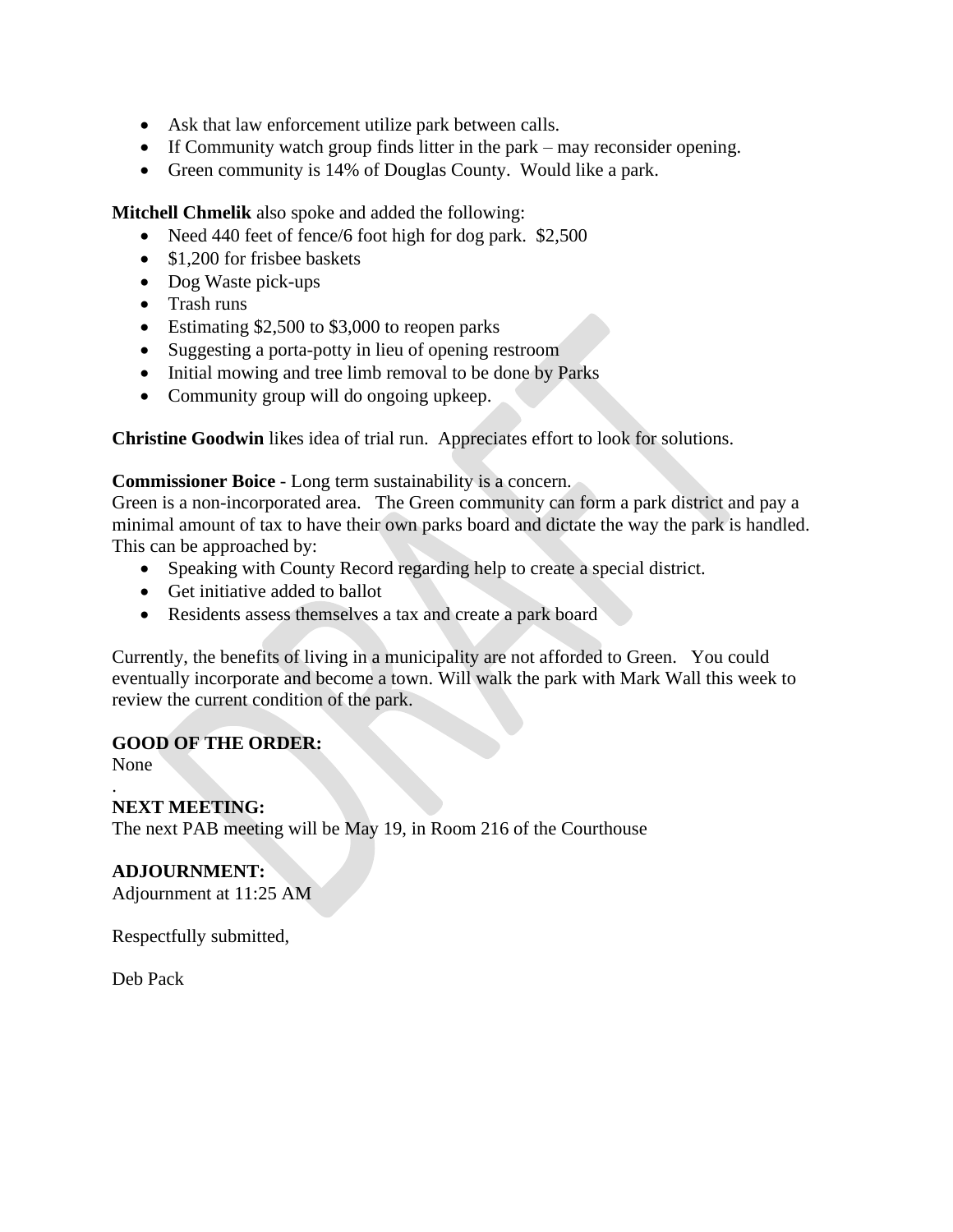

| <b>Agenda Item:</b>  | Campground Management |                    |  |  |  |
|----------------------|-----------------------|--------------------|--|--|--|
| <b>Presented by:</b> | Mark Wall, Director   |                    |  |  |  |
|                      | X Action Item         | Informational Item |  |  |  |

#### **Background**

Our policy manual does not currently address some practices that we have been doing that should be better defined and codified. There are also some new items that need to be added that to address ongoing issues around check in times. Here is a rundown of the proposed changes to Section 3.3 Campground Management in our policy manual.

**Defined Seasons:** Currently we have no seasonality to our reservation system. The proposed change would create and define low and peak seasons as follows.

- Coast: Low season: Nov 1 thru April 30. Peak season: May 1 thru October 31
- Inland: Low season: Day after Labor Day thru Thursday before Memorial Day Weekend Peak Season: Memorial Day weekend thru Labor Day

**Long term stays (currently defined as any stay greater than 14 days):** Current practice which is not in policy is to only allow 3 long term stays at Pass Creek and Amacher. New Policy will allow for up to 10 long terms at any park subject to approval by the Parks Coordinator. Long term stays will be defined as any stay over 30 days and will only be allowed during low seasons.

**Maximum Stay Limits:** Maximum stay limits are currently set at 14 days all year. This will be changed to 30 days in low seasons and no change for peak seasons.

**Check in Policy:** Current check-out time is 11:00 am and check-in time is 2:30 pm at all parks. These times will not change but fees associated with early and late check outs will be changed as follows.

- Early Check in (<11:00 am): Subject to availability and an early check in fee equal to one night's rent.
- Late Check out (>11:00 am): Subject to a late checkout fee of \$100.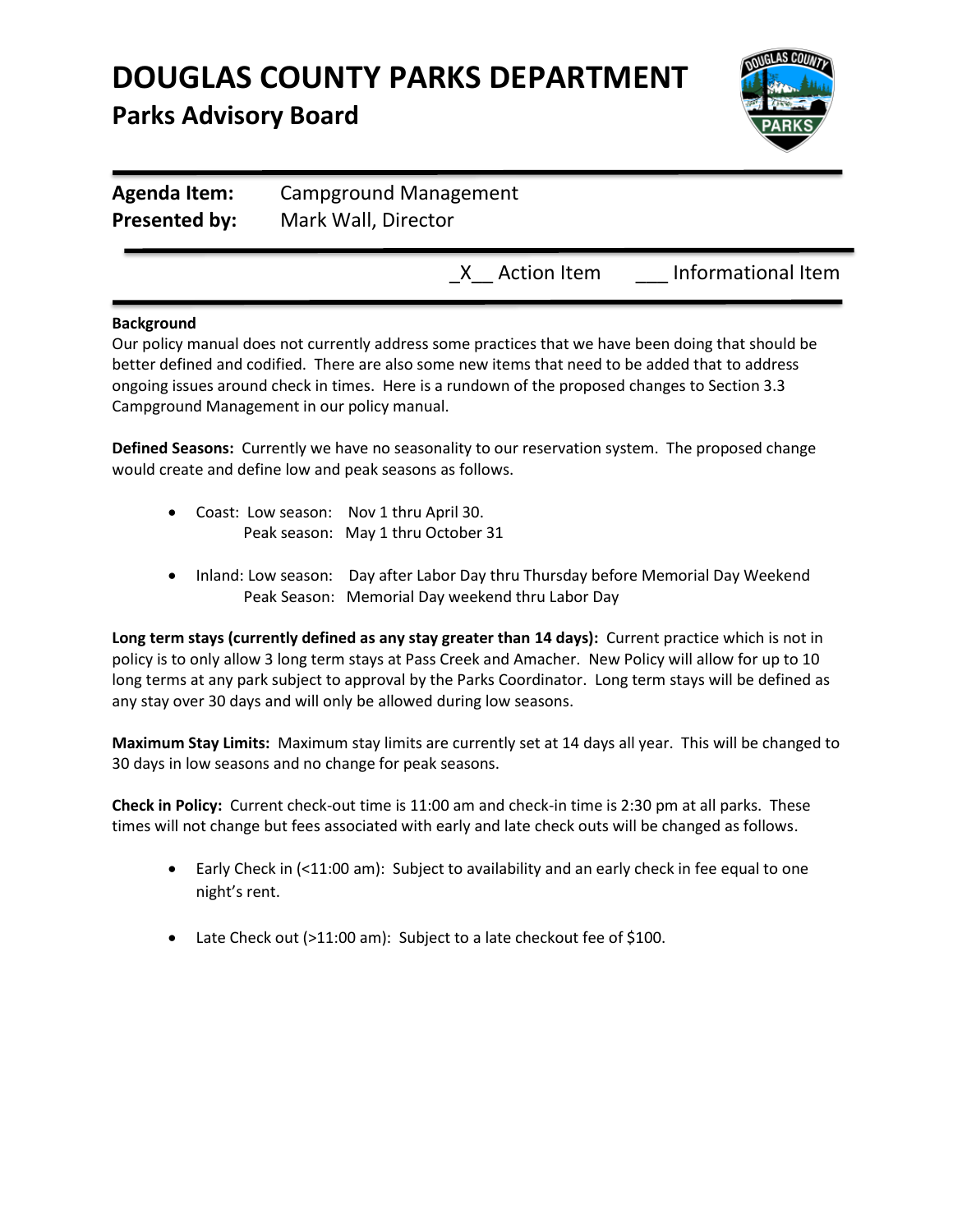

Action Item X Informational Item

| Presented by:       | Mark Wall, Director                          |
|---------------------|----------------------------------------------|
| <b>Agenda Item:</b> | Whistlers Bend Disc Golf Course Improvements |

#### **Background**

We have a 27-hole disc golf course at Whistlers Bend that is ranked as one of the top 50 courses in the US and ranks #55 out of 13,323 courses found worldwide.

I recently walked the course with Disc Golf Pro Scott Withers to review improvements we could make to the course to raise its visibility and ultimately attract a Pro tournament. One limitation was that the 27 baskets we have are old, worn out, and are not considered suitable for a Pro-tournament. Scott has arranged for one of his sponsors to donate 27 pro level baskets valued at \$600 each to Douglas County and in return Douglas County would donate the old baskets to a non-profit that supports disc golf courses and education across the US. Scott and a team of volunteers swapped out the new old baskets over Memorial Day Weekend.

Douglas County committed to adding some benches and making other minor course improvements that will really allow this course to show off its true potential. With the changes being implemented Scott is confident that we will see our course added to a Pro tournament circuit within the next 3 years and he has already started that process within his pro-tour organization. This should ultimately drive more business to the park by helping to elevate its profile within the Disc Golf Community.

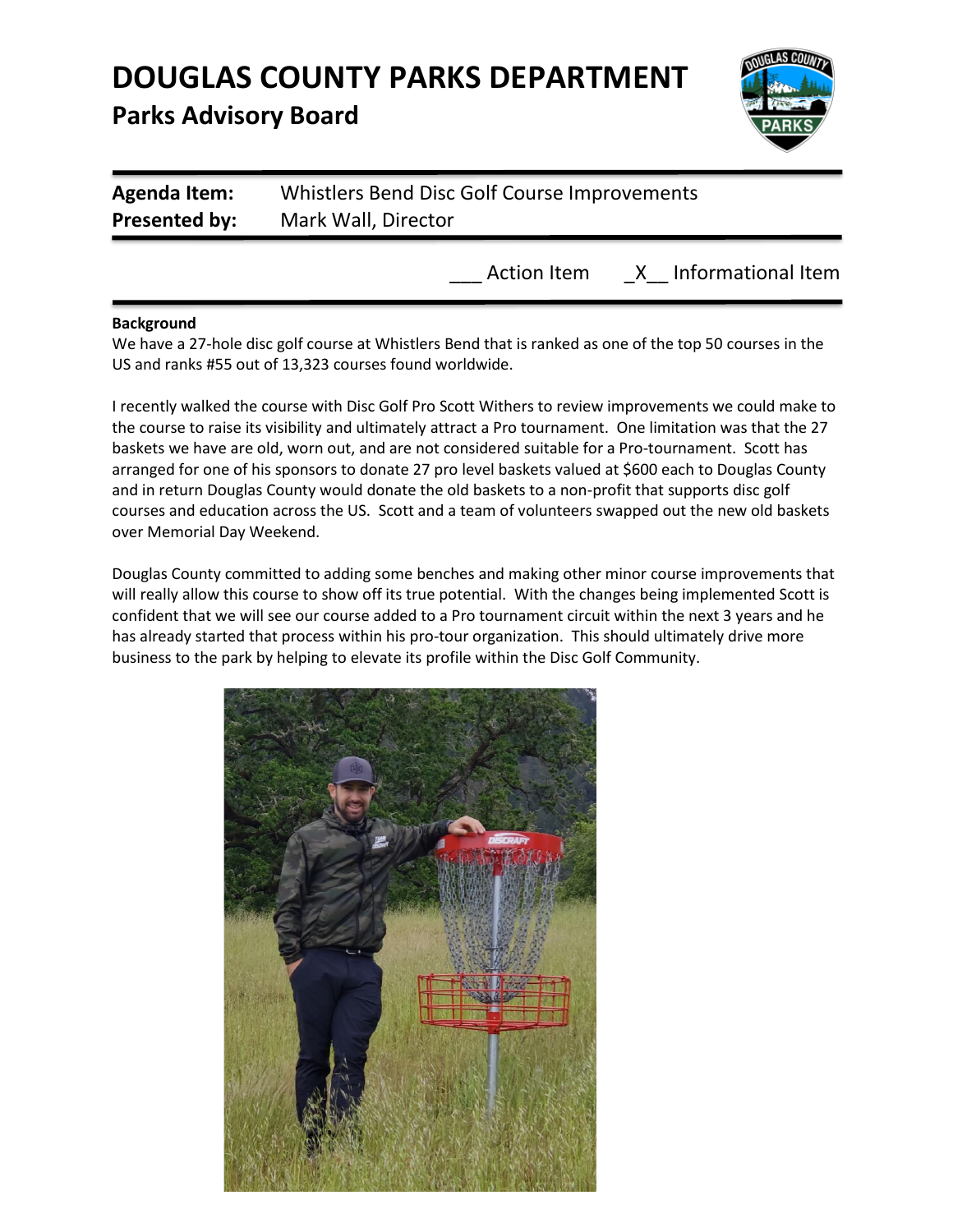# **Douglas County Parks – Proposed FY 2023 Camping Rates\***



### **Camping Rates**

|                      | <b>South</b>          |                | <b>Central</b> |                           | <b>North</b>             |                      | <b>Coastal</b>      |                         |                               |
|----------------------|-----------------------|----------------|----------------|---------------------------|--------------------------|----------------------|---------------------|-------------------------|-------------------------------|
| Item                 | <b>Chief Miwaleta</b> | <b>Stanton</b> | Amacher        | Whistler's<br><b>Bend</b> | <b>Mildred</b><br>Kanipe | Pass<br><b>Creek</b> | <b>Windy Cove</b>   | <b>Half Moon</b><br>Bay | <b>Umpqua</b><br><b>Dunes</b> |
|                      | <b>Rates</b>          |                |                |                           |                          |                      |                     |                         |                               |
| Sand Camp            |                       |                |                |                           |                          |                      |                     | \$25/\$35               |                               |
| <b>Triangle Road</b> |                       |                |                |                           |                          |                      |                     | \$30/\$30               |                               |
| Non-Hook Up          | \$19/\$24             | \$19/\$24      | $$19/$ \$24    | \$25/\$30                 | \$19/\$24                |                      | \$25/\$30           | \$35/\$40               |                               |
| Partial Hook Up      |                       | \$27/\$32      | \$27/\$32      |                           |                          | \$27/\$32            | \$30/\$35           |                         | \$40/\$45                     |
| <b>Equine Site</b>   |                       |                |                |                           | \$27/\$35                |                      |                     |                         |                               |
| Full Hook Up         | \$35/\$40             | \$29/\$35      | \$29/\$35      | \$35/\$40                 |                          | \$29/\$35            | \$35-\$45/\$40-\$50 |                         | \$35 to \$65/\$40-70          |
| Extra Vehicle        | $$6/$ \$8             | $$6/$ \$8      | $$6/$ \$8      | $$6/$ \$8                 | $$6/$ \$8                | $$6/$ \$8            | $$6/$ \$8           | $$6/$ \$8               | $$6/$ \$8                     |
| Group Camp - Small   | \$79/\$90             |                |                | \$99/\$110                |                          |                      |                     | \$99/\$110              | \$109/\$120                   |
| Group Camp - Large   |                       |                |                | \$109/\$120               |                          |                      |                     | \$139/\$150             | \$149/\$175                   |
| Yurt                 |                       |                |                | \$55/\$65                 |                          |                      |                     |                         |                               |
| Cabin - rustic       | \$55/\$65             |                |                |                           |                          |                      |                     |                         |                               |
| Cabin - deluxe       | \$75/\$85             |                |                |                           |                          |                      | \$89/\$99           |                         |                               |
| Cabin - 2 Bedroom    |                       |                |                |                           |                          |                      |                     |                         | \$129/\$139                   |

**\*Old rates in black/new rates in red.**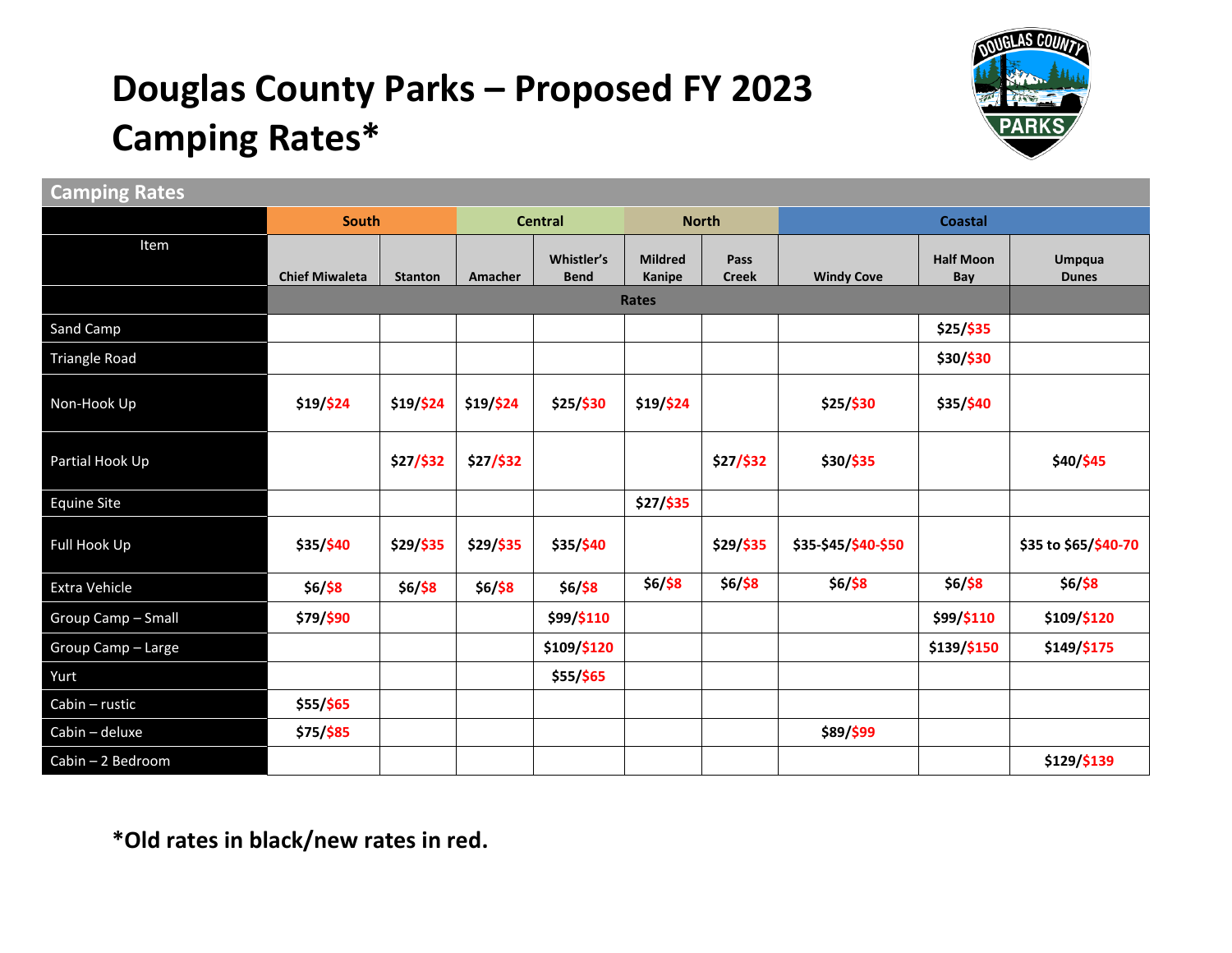

| <b>Agenda Item:</b>  | Proposed Rate Increases |
|----------------------|-------------------------|
| <b>Presented by:</b> | Mark Wall, Director     |
|                      |                         |

\_X\_ Action Item \_\_\_ Informational Item

**Background:** The Department last received approval to raise camping rates across the board back in September 2019.With the elimination of parking fees in 2021 and a mandate to be self-sufficient it is incumbent on the Department to ensure it has enough revenue coming in to not only fund its day-today operations but to also tackle the deferred maintenance backlog. The proposed increases should generate approximately \$250,000 in additional revenue.

A market-based cost survey was compiled for coastal and inland parks to benchmark existing rates to market and adjust where needed and appropriate. Market Data was compiled from Coos, Jackson, Lane, and Josephine County Campgrounds, Oregon State Parks, and several private campgrounds.

These changes if approved will go into effect June 24<sup>th</sup>, 2022.

| <b>Inland</b> |          |          |                 |               |  |  |
|---------------|----------|----------|-----------------|---------------|--|--|
| <b>Type</b>   | Current  | Proposed | <b>Increase</b> | <b>Market</b> |  |  |
| Full hookups  | \$29-35  | \$35-40  | $$5-6$          | \$26-79       |  |  |
| Electric only | \$27     | \$30     | \$3             | \$30-33       |  |  |
| Non-hookup    | \$19-25  | \$25-30  | $$5-6$          | $$17-30$      |  |  |
| Group RV      | \$79-109 | \$90-120 | \$11            | \$102-250     |  |  |
| Yurts         | \$55     | \$65     | \$10            | \$43-64       |  |  |
| Cabins-Rustic | \$55     | \$65     | \$10            | \$43-70       |  |  |
| Cabins-Deluxe | \$75     | \$80     | \$5             | \$89-150      |  |  |
| Extra Vehicle | \$6      | \$8      | \$2             | S7            |  |  |

| Coast                |                |           |                 |               |  |  |
|----------------------|----------------|-----------|-----------------|---------------|--|--|
| <b>Type</b>          | <b>Current</b> | Proposed  | <b>Increase</b> | <b>Market</b> |  |  |
| Deluxe sites         | \$65           | \$70      | \$5             | \$54-100      |  |  |
| Full hookups         | $35 - 55$      | \$40-60   | \$5             | \$22-50       |  |  |
| Electric only        | \$30           | \$35      | \$5             | \$40-44       |  |  |
| Non-hookup           | \$25-35        | \$30-40   | \$5             | $$17-30$      |  |  |
| Group RV             | \$99-149       | \$125-175 | \$26            | \$127-500     |  |  |
| <b>Triangle Road</b> | \$30           | \$30      | \$0             | n/a           |  |  |
| Sand Camp            | \$25           | \$35      | \$10            | n/a           |  |  |
| Extra Vehicle        | \$6            | \$8       | \$2             | $$6-10$       |  |  |